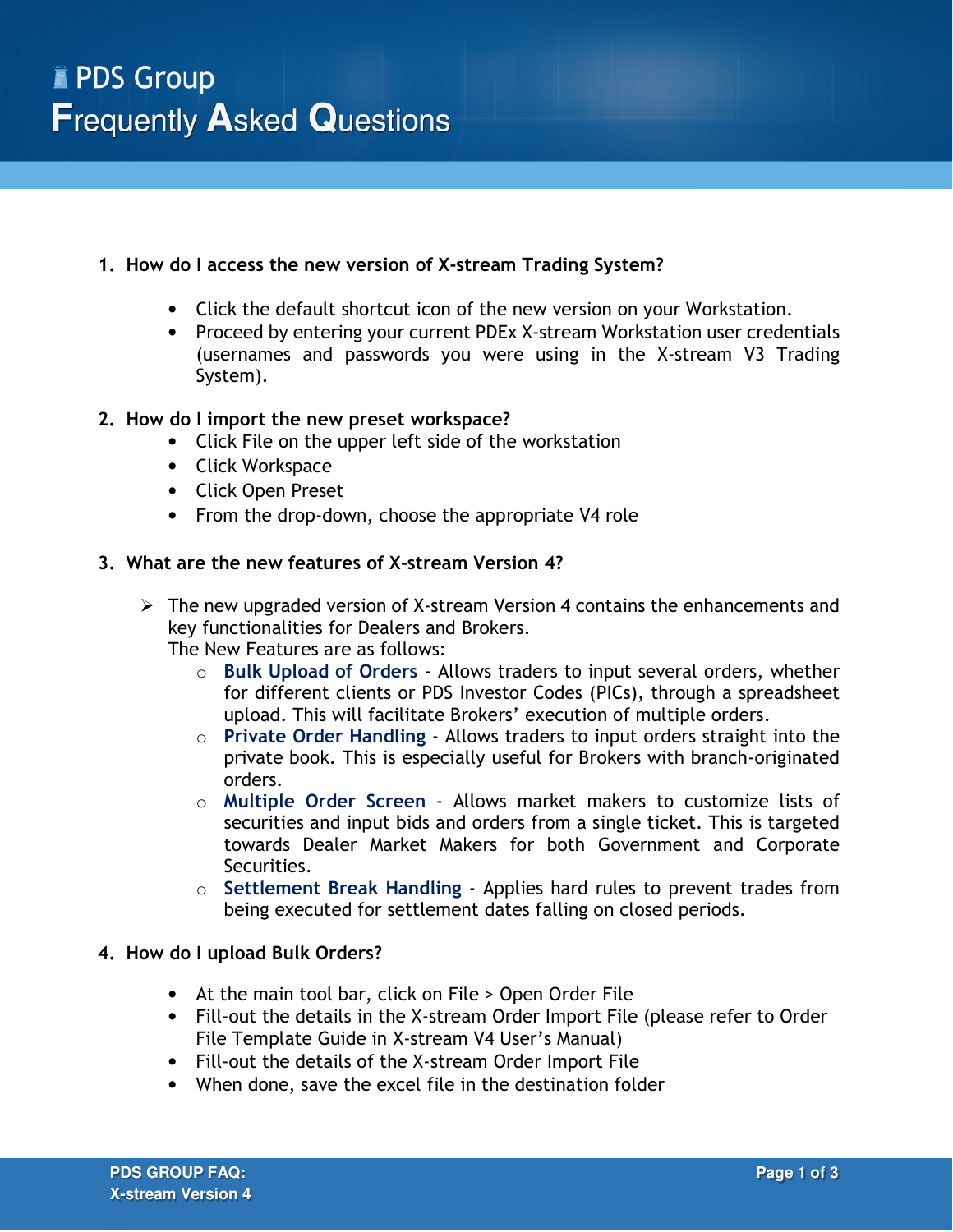# PDS Group FAQs



# IMPORTANT REMINDER FOR BULK UPLOAD FEATURE:

**The bulk upload feature is not designed to delay the execution of Trading Participants' orders. Trading Participants are still bound to the timeliness rule as stated in the SEC Regulations and in the PDEx Rules.** 

# **5. What is private order handling?**

• Feature that inputs orders singly or in bulk into a Private Order Book, for pre-trade compliance checks before entering the main Public Order Book.

#### **6. How do I enter private orders and renew?**

- To stop an Auto Order from being visible to the market, select "Refer" in the Status field in the Auto Order Entry dialog box to send straight to private book.
- To renew the auto order, click "Renew". If renewed, the trade shall be posted in the public order book.

# Reminder

# IMPORTANT REMINDER FOR REFERRING AUTO ORDER:

**If the Participants wish to have pre-trade compliance check by their trade managers in the Head Office before entering to the main public book, they need to ensure that the clients are well informed regarding the process of executing their orders. Trading Participants are still bound to the Best execution Guidelines (e.g. Was the client's order posted immediately from the time such order was communicated by the client to the broker?)** 

# **7. What is the Multiple Order Entry Screen?**

- Customizable panel that allows price inputs and order entry for multiple securities.
- Similar to Benchmark Market Maker entry panel, but editable according to user specifications.

# **8. How do I initiate the Multiple Order Entry?**

- Click on the tool icon in the main tool bar or right click on the trading board and choose "Bulk Auto Order" or "Bulk Market Maker".
	- $\checkmark$  The Bulk Auto Order Entry dialog box allows for the posting of bulk orders on any auto-match (A-FI, AT+0) by price or yield. Listed alongside the instruments are their benchmark tenor, maturity date, days to maturity, years to maturity and coupon rate.